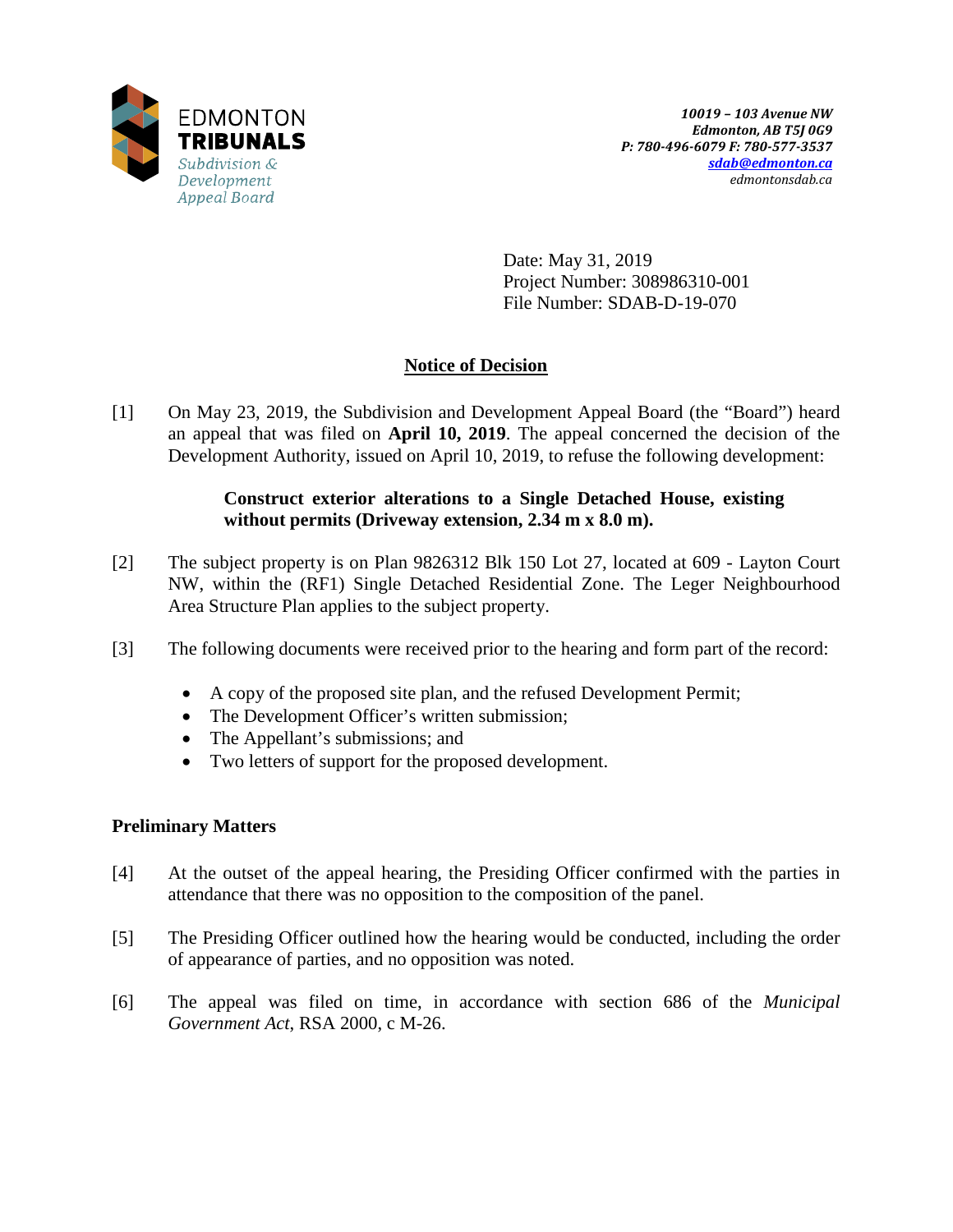### **Summary of Hearing**

- *i) Position of the Appellant, R. Virani*
- [7] The driveway was widened in the summer of 2016 to provide space for their SUV. Their small garage was unable to accommodate both of their vehicles.
- [8] Mr. Virani was unaware a permit was required when the driveway was widened. The recent sale of the home brought the issue of the permit to light.
- [9] Being able to park on the driveway extension made it more convenient and safer to load / unload their infant, especially during the winter. Street parking was not always available in front of their house.
- [10] The driveway extension has been in place for three years with no issues or complaints. He reached out to three neighbours, two of whom provided a letter of support and the third sent him a text message supporting the extension. The neighbours prefer the driveway extension as street parking is freed up.
- [11] The driveway extension has no impact on anyone and looks attractive as there is landscaping on either side of it. The entire driveway was professionally installed and not patch worked.
- [12] Mr. Virani provided five previous decisions issued by the SDAB regarding similar driveway extensions, all of which were approved by the Board.
	- *ii) Position of the Development Officer, J. Folkman*
- [13] The Development Authority did not appear at the hearing and the Board relied on Mr. Folkman's written submission.

### **Decision**

- [14] The appeal is **ALLOWED** and the decision of the Development Authority **REVOKED**. The development is **GRANTED**, subject to the following **CONDITION** as proposed by the Development Authority:
	- 1. Lot grades must match the Engineered approved lot grading plans for the area. Contact Lot Grading at 780-496-5500 for lot grading inspection inquiries.
- [15] In granting the development the following variances to the *Edmonton Zoning Bylaw* are allowed:
	- i. Section 54.1(4)(a) is waived to permit a Driveway extension that does not lead directly to the Garage.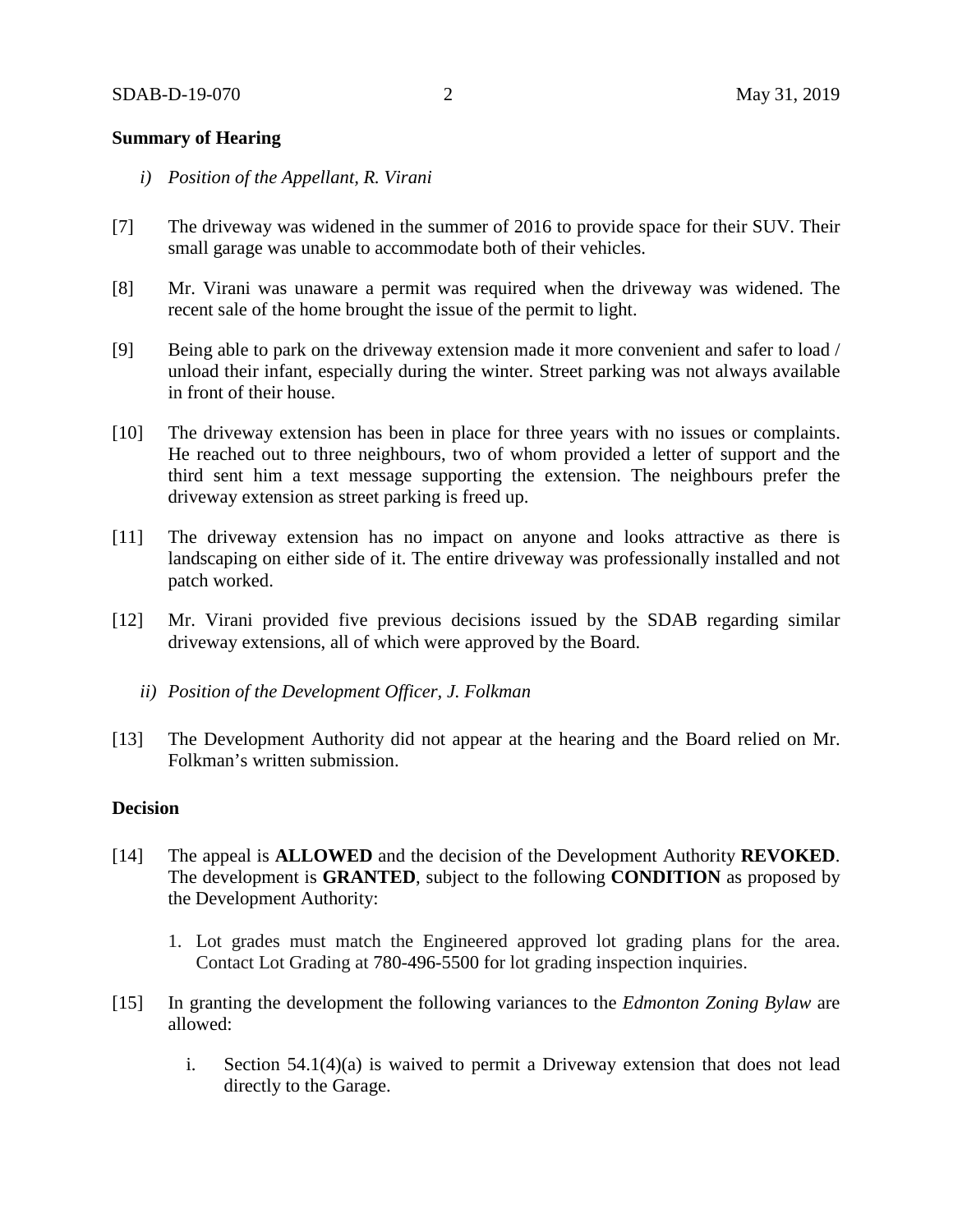- ii. Section 54.1(4)(c) is waived to permit an increase to the maximum allowable width of the Driveway.
- iii. Section  $54.2(2)(e)(i)$  is waived to allow parking spaces to be located within a Front Yard in a Residential Zone.

#### **Reasons for Decision**

- [16] The proposed Driveway extension is Accessory to a Permitted Use in the (RF1) Single Detached Residential Zone.
- [17] The Board accepts the photographic evidence from the Appellant that there are several similar Driveway extensions in the immediate neighbourhood and notes there was no opposition. The Board received two letters of support respecting the proposed development.
- [18] The Board accepts the submissions of the Appellant respecting street parking, mainly that the proposed development does not reduce street parking because the width of the Driveway extension is shorter than the length of a vehicle.
- [19] For the above reasons, the Board finds that the proposed development will not unduly interfere with the amenities of the neighbourhood nor materially interfere with or affect the use, enjoyment or value of neighbouring parcels of land.

Wington Vittel

Mr. W. Tuttle, Presiding Officer Subdivision and Development Appeal Board

Board Members in Attendance: Mr. M. Young; Ms. E. Solez; Ms. K. Thind, Mr. J. Wall

cc: Development & Zoning Services – Mr. J. Folkman / Mr. A. Wen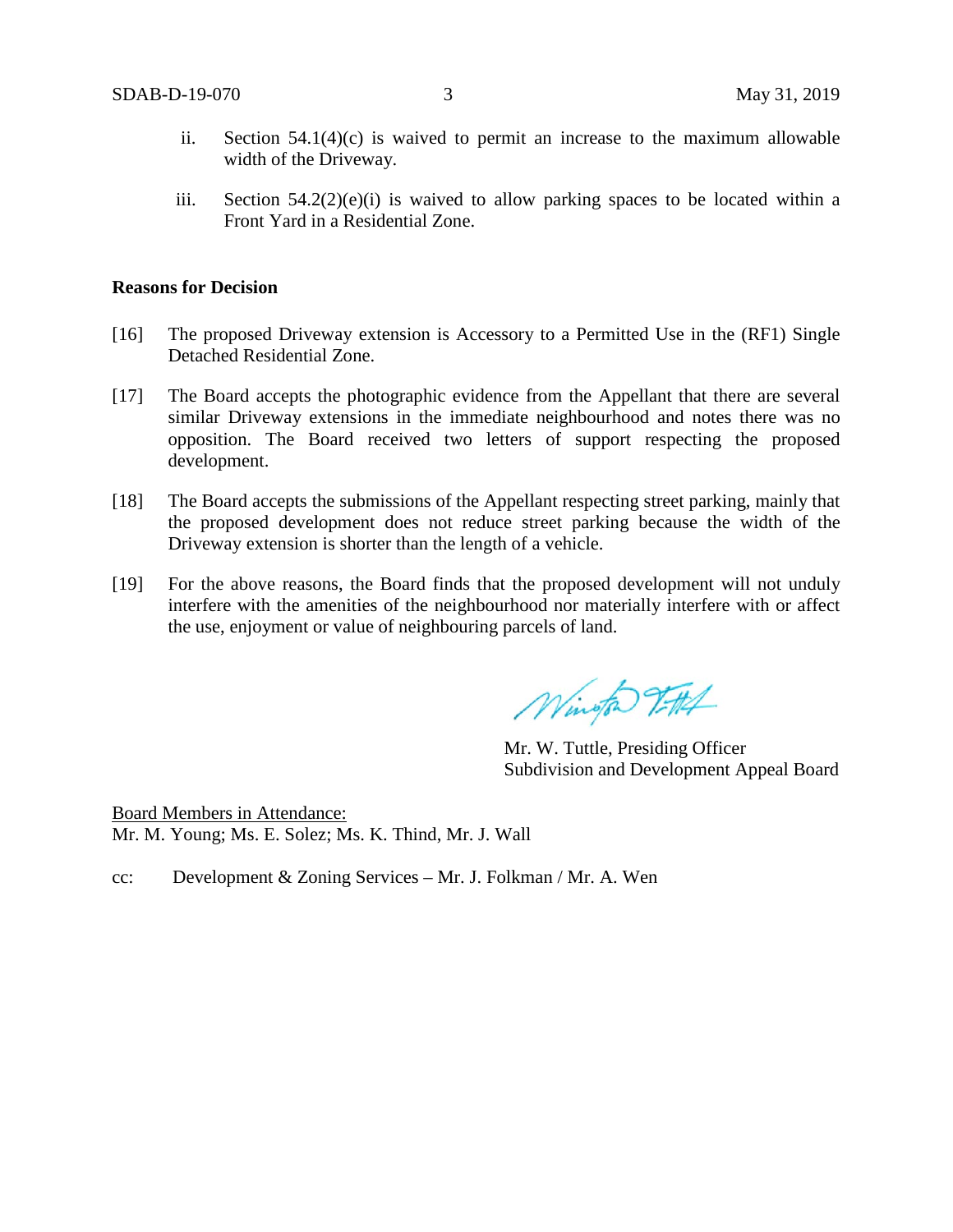### **Important Information for the Applicant/Appellant**

- 1. This is not a Building Permit. A Building Permit must be obtained separately from the Sustainable Development Department, located on the 2nd Floor, Edmonton Tower, 10111 – 104 Avenue NW, Edmonton, AB T5J 0J4.
- 2. Obtaining a Development Permit does not relieve you from complying with:
	- a) the requirements of the *Edmonton Zoning Bylaw*, insofar as those requirements have not been relaxed or varied by a decision of the Subdivision and Development Appeal Board,
	- b) the requirements of the *Alberta Safety Codes Act*,
	- c) the *Alberta Regulation 204/207 – Safety Codes Act – Permit Regulation*,
	- d) the requirements of any other appropriate federal, provincial or municipal legislation,
	- e) the conditions of any caveat, covenant, easement or other instrument affecting a building or land.
- 3. When an application for a Development Permit has been approved by the Subdivision and Development Appeal Board, it shall not be valid unless and until any conditions of approval, save those of a continuing nature, have been fulfilled.
- 4. A Development Permit will expire in accordance to the provisions of section 22 of the *Edmonton Zoning Bylaw, Bylaw 12800*, as amended.
- 5. This decision may be appealed to the Alberta Court of Appeal on a question of law or jurisdiction under section 688 of the *Municipal Government Act*, RSA 2000, c M-26. If the Subdivision and Development Appeal Board is served with notice of an application for leave to appeal its decision, such notice shall operate to suspend the Development Permit.
- 6. When a decision on a Development Permit application has been rendered by the Subdivision and Development Appeal Board, the enforcement of that decision is carried out by the Sustainable Development Department, located on the 2nd Floor, Edmonton Tower, 10111 – 104 Avenue NW, Edmonton, AB T5J 0J4.

*NOTE: The City of Edmonton does not conduct independent environmental checks of land within the City. If you are concerned about the stability of this property for any purpose, you should conduct your own tests and reviews. The City of Edmonton, when issuing a development permit, makes no representations and offers no warranties as to the suitability of the property for any purpose or as to the presence or absence of any environmental contaminants on the property.*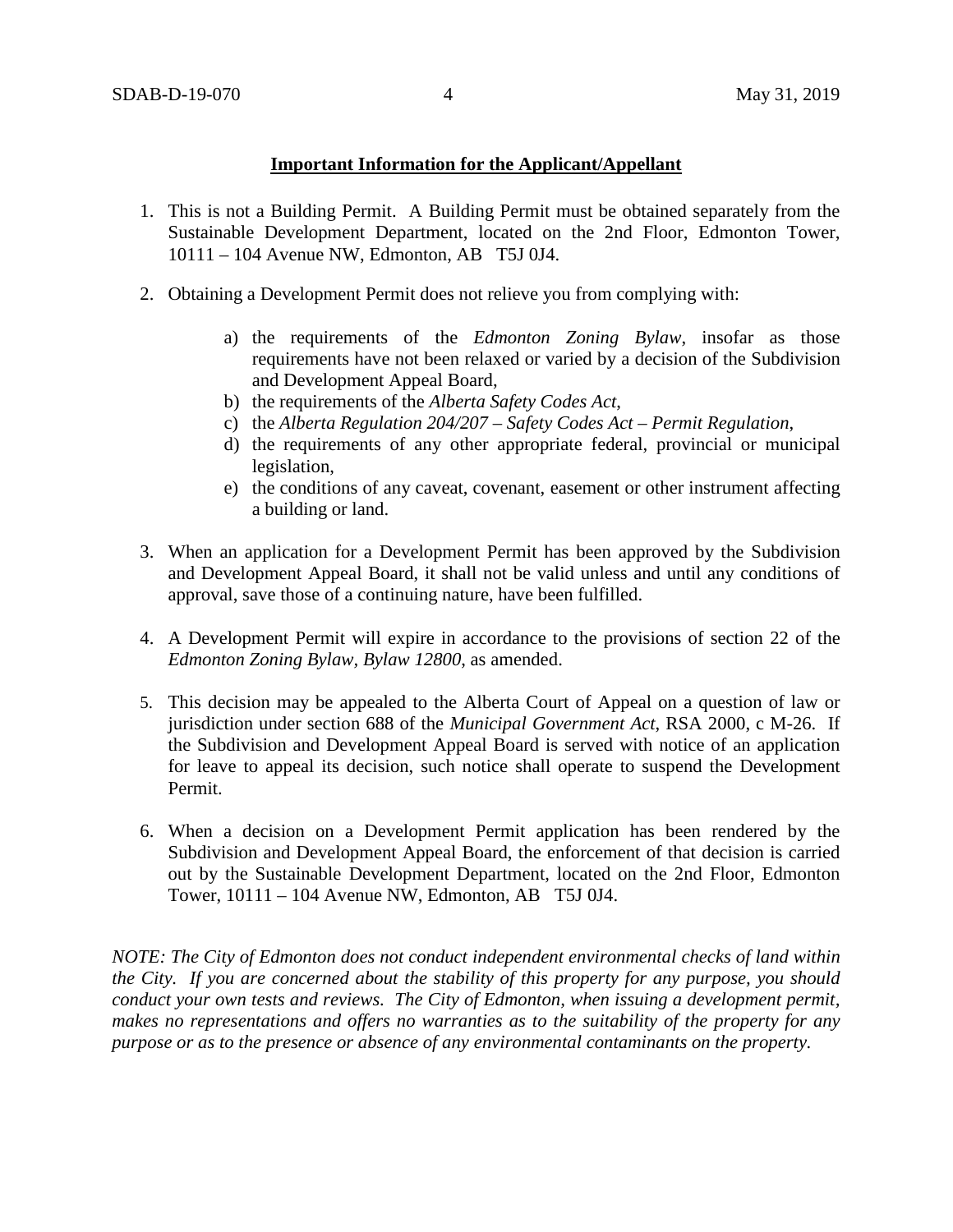

Ogilvie Law LLP Canadian Western Bank Place Suite 1400 10303 Jasper Avenue Edmonton AB T5J 3N6

Date: May 31, 2019 Project Number: 309362915-001 File Number: SDAB-D-19-071

## **Notice of Decision**

[1] On May 23, 2019, the Subdivision and Development Appeal Board (the "Board") heard an appeal that was filed on **April 30, 2019**. The appeal concerned the decision of the Development Authority, issued on April 26, 2019, to refuse the following development:

## **Change the Use from a Personal Service Shop to Cannabis Retail Sales use and to construct interior alterations.**

- [2] The subject property is on Plan 7722129 Blk 1 Lot 7, located at 3303 118 Avenue NW, within the (CSC) Shopping Centre Zone. The Main Streets Overlay applies to the subject property.
- [3] The following documents were received prior to the hearing and form part of the record:
	- A copy of the Development Permit application with attachments, proposed plans, and the refused Development Permit;
	- The Development Officer's written submissions;
	- The Appellant's written submissions;
	- A letter of opposition from the Beverly Heights Community League;
	- A letter of opposition from the Edmonton Public Library;
	- A letter of opposition from the Candora Society;
	- A letter of opposition from the Riverview Crossing Shopping Centre;
	- A letter of opposition from Amazone Playzone; and
	- One online response from an adjacent property owner.

### **Preliminary Matters**

- [4] At the outset of the appeal hearing, the Presiding Officer confirmed with the parties in attendance that there was no opposition to the composition of the panel.
- [5] The Presiding Officer outlined how the hearing would be conducted, including the order of appearance of parties, and no opposition was noted.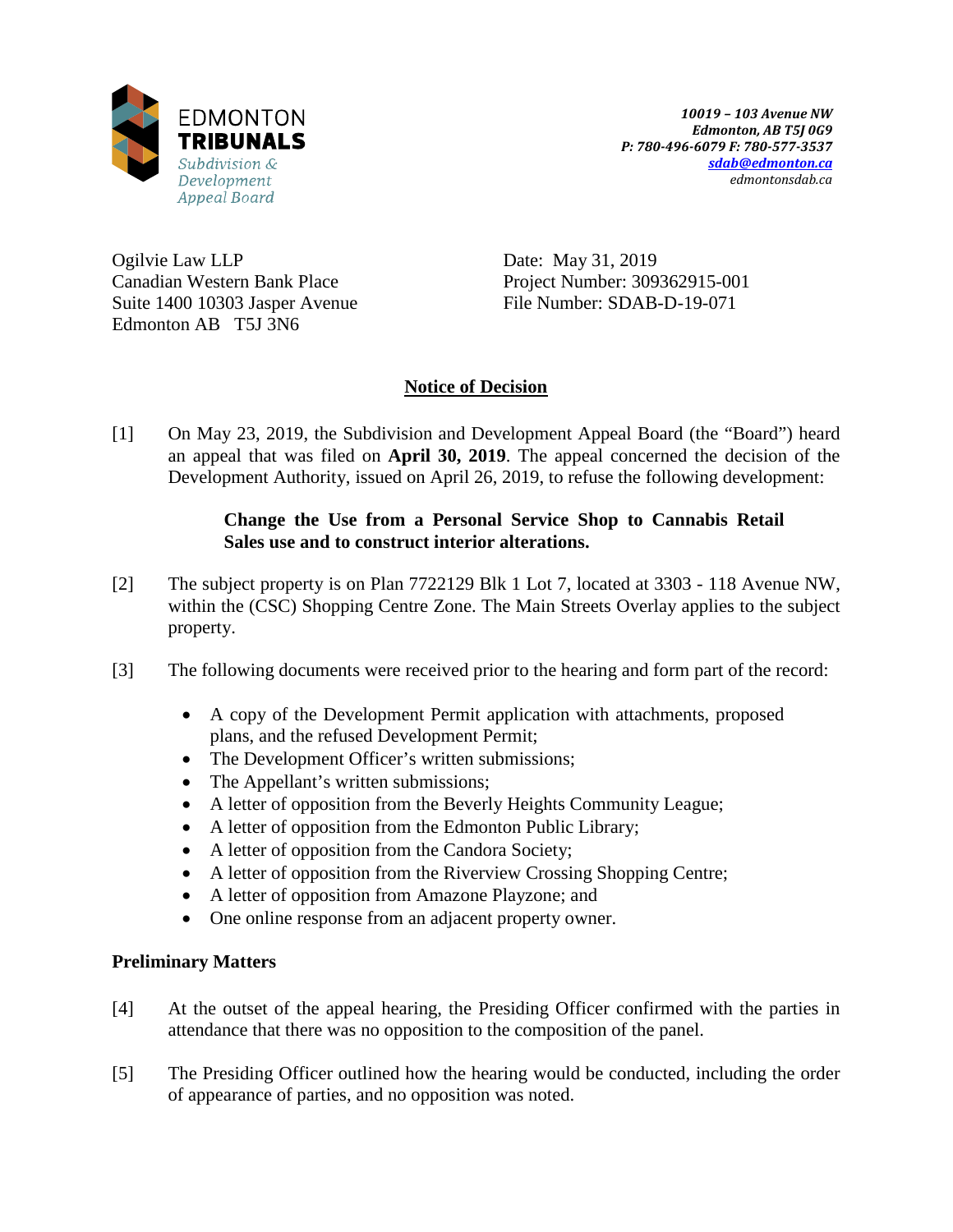[6] The appeal was filed on time, in accordance with section 686 of the *Municipal Government Act*, RSA 2000, c M-26.

#### **Summary of Hearing**

- *i) Position of the Appellant, K. Haldane, Ogilvie LLP*
- [7] The proposed Cannabis Retail Sales will occupy a small space in a strip mall at 118 Avenue and 34 Street and was refused because it does not comply with the minimum setback requirement of 200 metres from the Abbotsfield – Penny McKee Edmonton Public Library. This library is located north west of the proposed development – across both 118 Avenue and 34 Street.
- [8] Mr. Haldane used an overhead view of the neighbourhood to show the location of the proposed development and the existing developments in the immediate vicinity. Each of the four corners of the intersection at 118 Avenue and 34 Street is zoned (CSC) Shopping Centre Zone ("CSC Zone").
- [9] All immediately surrounding sites are less than two hectares other than Riverview Crossing which is a mall located across 118 Avenue to the north of the subject site. The existing library will be moving from its current location to this mall in September 2019.
- [10] A series of photos showing various views of the immediately surrounding area were used to provide context to the area and show:
	- i. Views of both 118 Avenue and 34 Street showing they are major roads with four lanes of traffic.
	- ii. The location of Riverview Crossing and other surrounding businesses.
	- iii. The subject site.
	- iv. The current library location close to a liquor store.
	- v. A games room located near the existing library.
- [11] The building-to-building distance between the Cannabis Retail Sales (located towards the east side of the subject strip mall) and the current library location is approximately 230 metres. The door-to-door measurement of the proposed development to the future location of the public library in Riverview Crossing is almost exactly 200 metres according to Google Earth.
- [12] The Edmonton Police Service occupies a bay in the same strip mall as the proposed Cannabis Retail Sales and there are routinely marked police vehicles in the parking lot.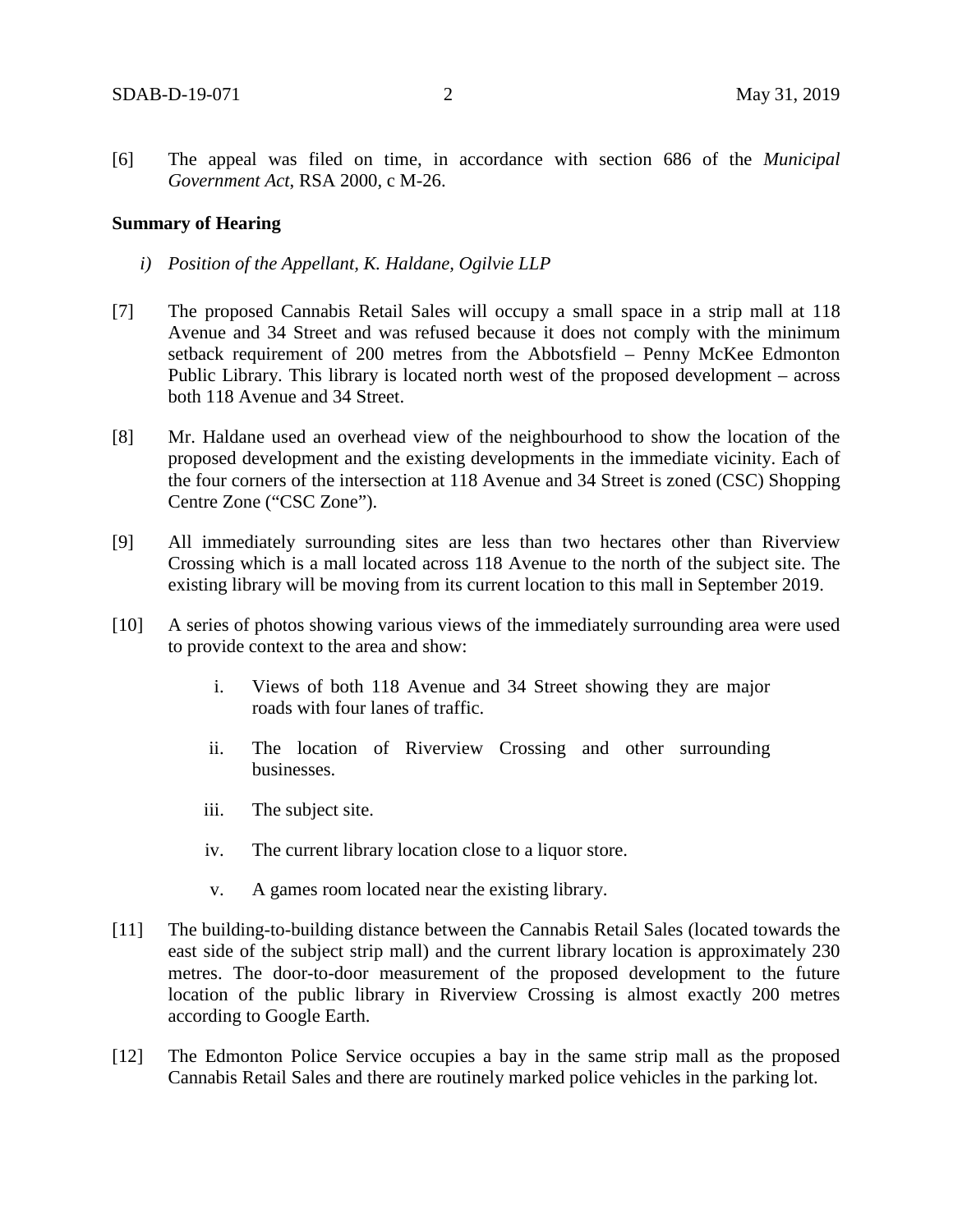- [13] Adult-oriented uses have co-existed with the library for many years. The Beverly Crest Games Room is in the same building as the library and the Beverly Crest Liquor Store occupies the same site.
- [14] The General Purpose of the CSC Zone includes "the provision of larger shopping centre developments to serve a community…..". Both Cannabis Retail Sales and Public Libraries and Cultural Exhibits are permitted in the CSC Zone along with a wide number of other permitted uses. There are no other particular regulations within section 320 of the *Edmonton Zoning Bylaw* (the *Bylaw*) regarding Cannabis Retail Sales.
- [15] The reason the Development Officer was required to refuse the proposed development is found in sections 70.2(a), 70.3(a) and 70.5 of the *Bylaw*:

#### *70. Cannabis Retail Sales*

**………………..**

- 2. Any Site containing Cannabis Retail Sales shall not be located less than:
	- a. [200 m](javascript:void(0);) from any Site being used for a public library, at the time of the application for the Development Permit for the Cannabis Retail Sales;

…………………..

…………………

- 3. For the purposes of subsection 2:
	- a. separation distances shall be measured from the closest point of the subject Site boundary to the closest point of another Site boundary, and shall not be measured from Zone boundaries or from the edges of structures;
- 5. Notwithstanding [Section 11](https://webdocs.edmonton.ca/InfraPlan/zoningbylaw/ZoningBylaw/Part1/Administrative/11__Authority_and_Responsibility_of_the_Development_Officer.htm) of this Bylaw, a Development Officer shall not grant a variance to subsection  $70(2)$ ,  $70(3)(a)$  or  $70(4)$ .

The Development Officer had to refuse the development as the *Bylaw* does not provide any discretion to grant a variance.

[16] An exception is made in the *Bylaw* for sites greater than two hectares in section 70.4(c).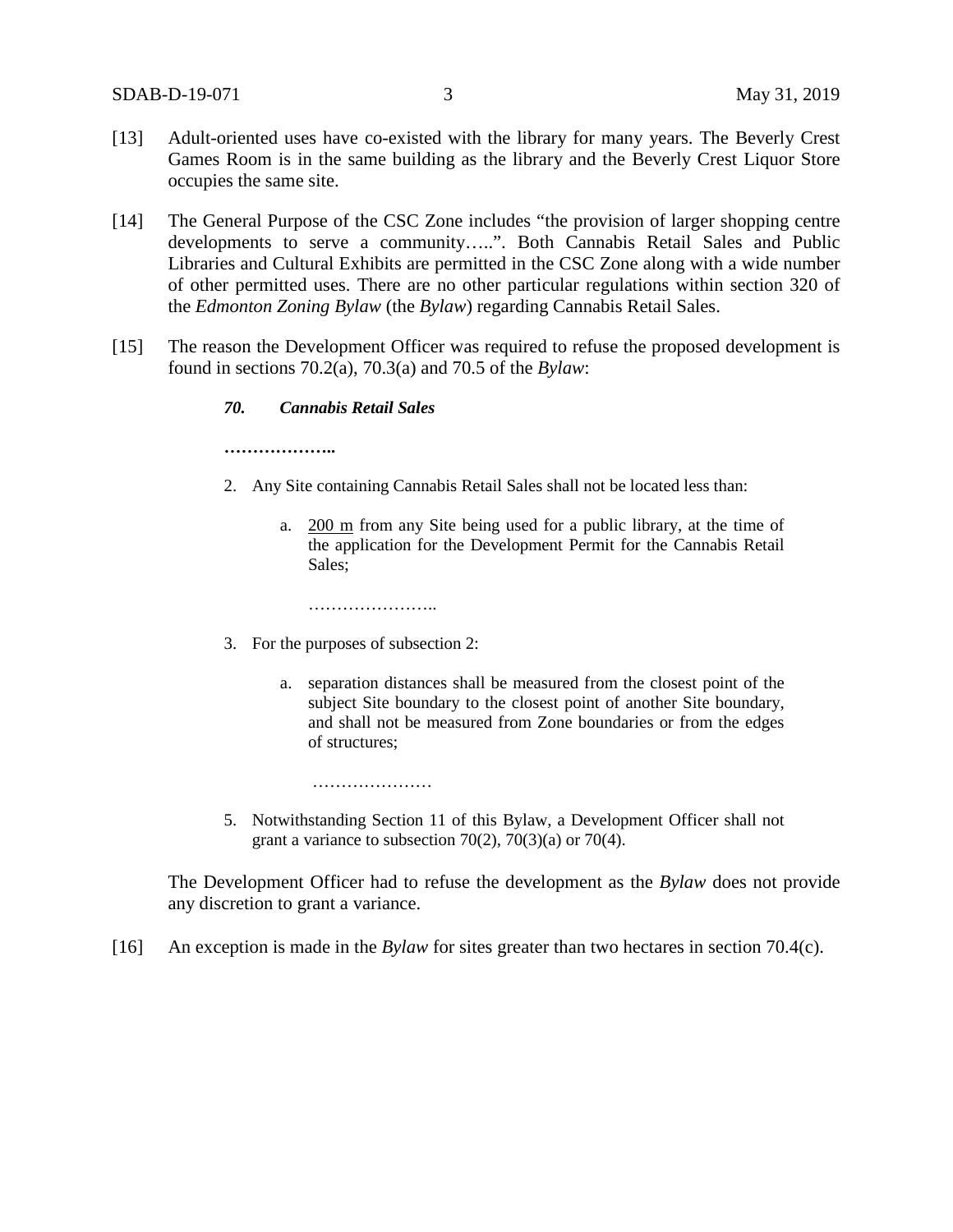#### *Sites Greater than Two Hectares*

- c. For Sites that are greater than [2.0 ha](https://webdocs.edmonton.ca/InfraPlan/zoningbylaw/ZoningBylaw/Measurements/ih2.htm) in size and zoned either [CSC](https://webdocs.edmonton.ca/InfraPlan/zoningbylaw/ZoningBylaw/Part2/Commercial/320_(CSC)_Shopping_Centre_Zone.htm) or [DC2,](https://webdocs.edmonton.ca/InfraPlan/zoningbylaw/ZoningBylaw/Part2/Direct/720_(DC2)_Site_Specific_Development_Control_Provision.htm) that do not contain a public library at the time of application for the Development Permit for the Cannabis Retail Sales:
	- i. Subsection 70(2), and 70(4)(a) shall not apply; and
	- ii. the distances referred to in Subsection 105(3) of the *Gaming, Liquor and Cannabis Regulation* shall be expressly varied to 0 m.
- [17] The owners of Riverview Crossing could apply for a Cannabis Retail Sales and would be issued a permit because of the size of the site (greater than two hectares); no separation distances apply. They could locate the Cannabis Retail Sales as close as possible to the library as they choose and it would be a permitted use complying with all regulations.
- [18] In response to a question from the Board, Mr. Haldane showed the location and sizes of the other sites surrounding the proposed development. Riverview Crossing is the only site over two hectares. The subject site is just less than one hectare and the Abbotsfield - Penny McKee Library site is 1.525 hectares. The assumption is that a large site would automatically create a buffer between a Cannabis Retail Sales and a library.
- [19] Mr. Haldane referenced the *Newcastle Centre GP Ltd. v. Edmonton (City)*, 2014 ABCA 295 decision from the Court of Appeal which tells the SDAB that just because a separation distance is required in the regulations it does not mean there is a presumption of harm. If the SDAB denies a variance to separation distance it has to articulate what that harm is and must explain how there is any interference with neighbourhood amenities, or with the use, enjoyment, or value of other land parcels.
- [20] Mr. Haldane does not see any harm that would be created by allowing the Cannabis Retail Sales to operate in the proposed location and cannot see what difference it would make if it was located 121 metres further away from the library.
- [21] The City, in their written submission, state that they do not know what the impacts of this Use are and have been saying the same thing since Cannabis Retail Sales was legalized. There are currently 18 licensed retailers in Edmonton. Mr. Haldane researched Edmonton Police Service records and has been unable to find any evidence of any nuisance arising from these cannabis retail operations. There is no evidence that this Use causes any harm to anyone.
- [22] Cannabis Retail Sales is pretty inoffensive as it is highly regulated. This is an excellent location for Cannabis Retail Sales especially since police are located in the same building.
- [23] Tab 6 of the written submission contains a compilation of the population of 15 to 20 year olds within a three-kilometre radius of the current library location. Abbotsfield is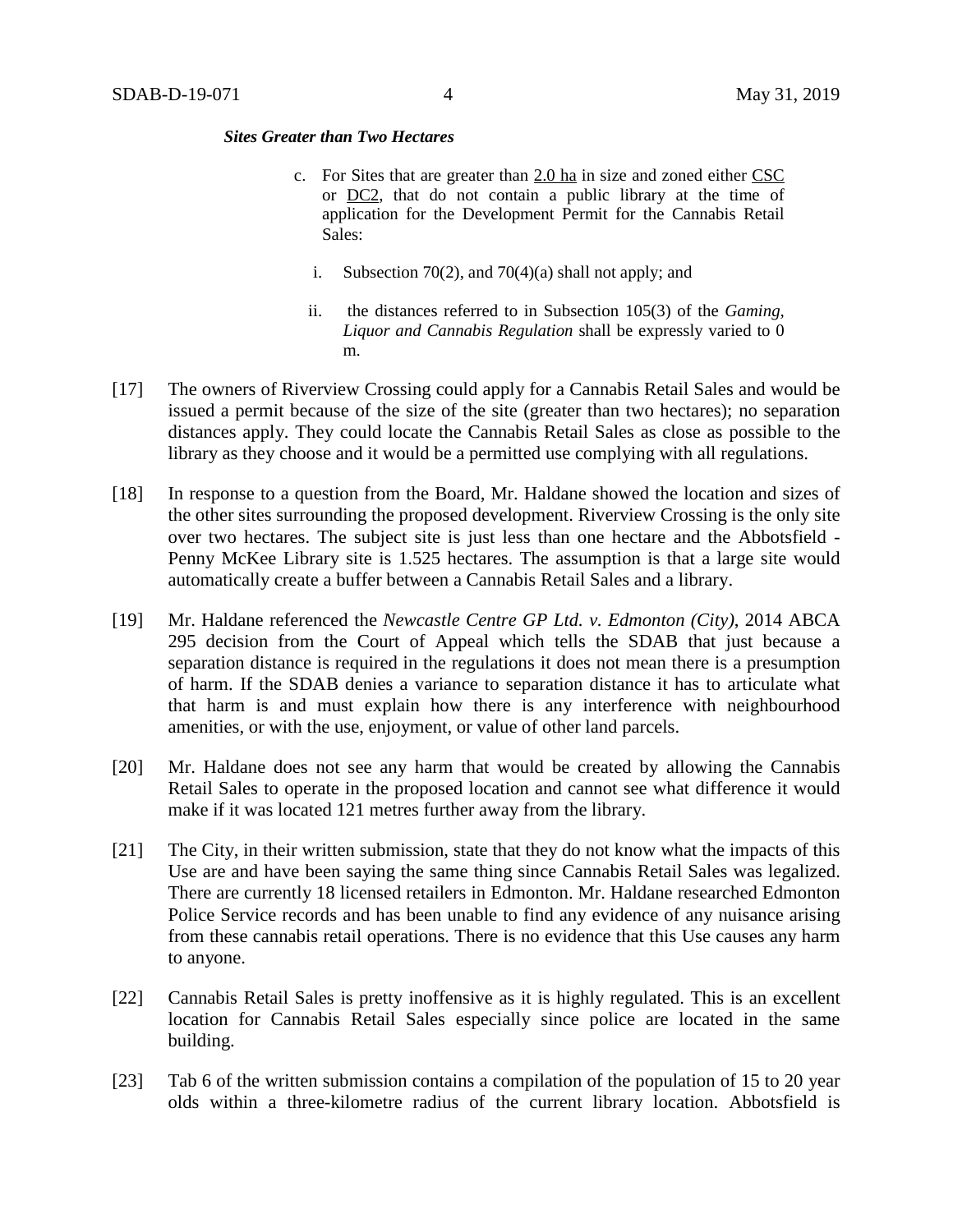amongst the lowest. Directly next to it on the chart is Bonnie Doon. Bonnie Doon was cited as an example of the reason to take out separation distances from larger sites. It would not make sense to prevent Bonnie Doon Mall from having a Cannabis Retail Sales because there is a library there.

- [24] A variance of the required separation distance from a library is required to allow Cannabis Retail Sales in this community. All of the other sites at the corner of this intersection are sterilized as they are not large enough to be exempt from the required separation distances. The only site exempt is Riverview Crossing Mall. Mr. Haldane reiterated that a Cannabis Retail Sales at this mall could be much closer to the location of the future library than the proposed development.
- [25] Mr. Haldane provided the following responses to questions from the Board.
	- a. Practically speaking the regulations do not make sense because the same speculative "bad thing" could happen without any variance of a regulation if the owner of Riverview Crossing applied for a Cannabis Retail Sales permit. This would be a permitted use with no variance required.
	- b. The proposed development will face 118 Avenue and customer parking will be along the storefront.
	- c. Unless the Board is presented with actual evidence of harm caused by varying the separation distance the Board is obligated to grant the variance as long as the test in section 687(3)(d) of the *Municipal Government Act* is met. Also, according to Professor F. Laux, you have to come up with a planning reason not to grant a variance.
	- d. There are other Uses that are arguably potentially more disruptive or more harmful to youth which are already closer to the library and do not require any separation distances. If the goal is to keep at-risk youth away, the AGLC regulations and presence of the police in the same building would do a good job of this.
	- *ii) Position of the Development Officer, I. Welch*
- [26] The Development Authority did not appear and the Board relied on Mr. Welch's written submissions.

#### *iii) Position of the Beverly Heights Community League*

[27] Mr. C. Keeler appeared to support the Community League. The Community League Board opposes the proposed development primarily due to the setback rules from a library.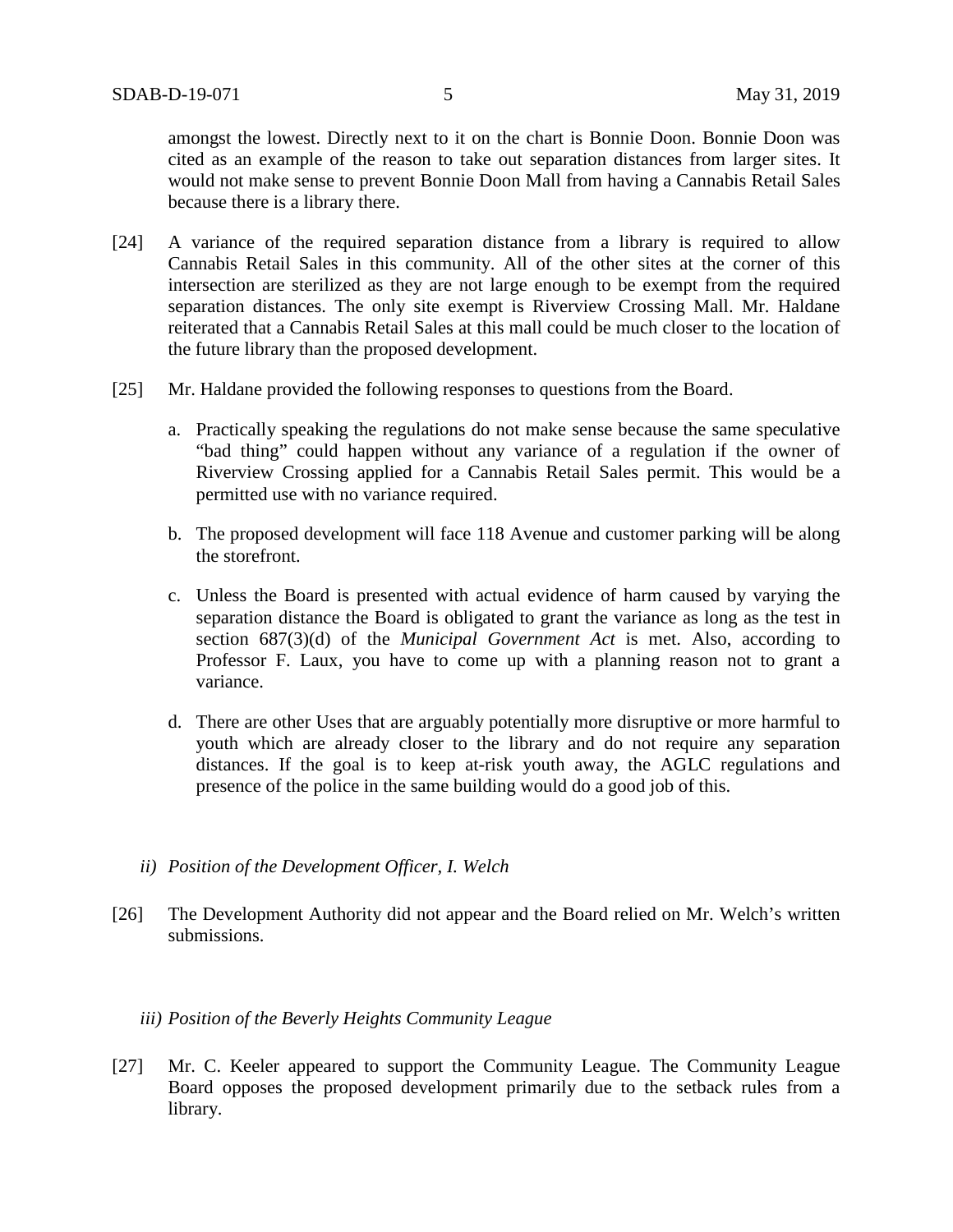- [28] Riverview Crossing contains the Amazone Playzone for children as well as many medical offices and social service organizations. This seems to be the reason why this 200-metre separation distance was established. The owner of Riverview Crossing has opposed the proposed development and has been working with the Community League to enhance the area.
- [29] Lower Rundle to the south of the proposed development is a highly populated neighbourhood and has one of the highest densities of young children in the city.
- [30] The Beverly Heights area has been somewhat challenged over the years with stigma issues and social challenges. Residents tend to have a lower income and there is a transient population. A revitalization committee has been set up and the Beverly Business Association has done a good job of attracting new businesses. The Cannabis Retail Sales in this strip mall could limit future business opportunities. As an example, some parents do not want their children to attend a daycare located in a new commercial facility on 38 Street and 118 Avenue because it is located adjacent to a bong / pipe shop.
- [31] Many people currently do not attend the library at its current location that is next to a liquor store and near a second one. They feel uncomfortable given the nature of the area and because of the concentration of loitering. This is one reason the library is moving into the mall.
- [32] A variance for this proposed development should not be granted in the Beverly neighbourhood because it already has other challenges.
- [33] Residents of the community will be served by another Cannabis Retail Sales that will be opening nearby on 118 Avenue and 44 Street.
- [34] Mr. Keeler provided the following response to questions from the Board:
	- a. He has no knowledge or experience with respect to harm caused to communities due to the location of Cannabis Retail Sales.

#### *vi) Rebuttal of the Appellant*

- [35] The data presented under Tab 6 of his materials only reflects the demographics within a three-kilometre radius of the current library location. The move to the new location in September 2019 will likely change these numbers as the new location will be surrounded by a large parking lot and no one lives there.
- [36] A daycare is in the same building as the proposed Cannabis Retail Sales and no opposition was received from this business. Children at a daycare are 0 to 12 years of age and supervised the entire time. It is very unlikely that any of them would be able to enter the Cannabis Retail Sales. Incompatibility of use cannot be considered by the Board as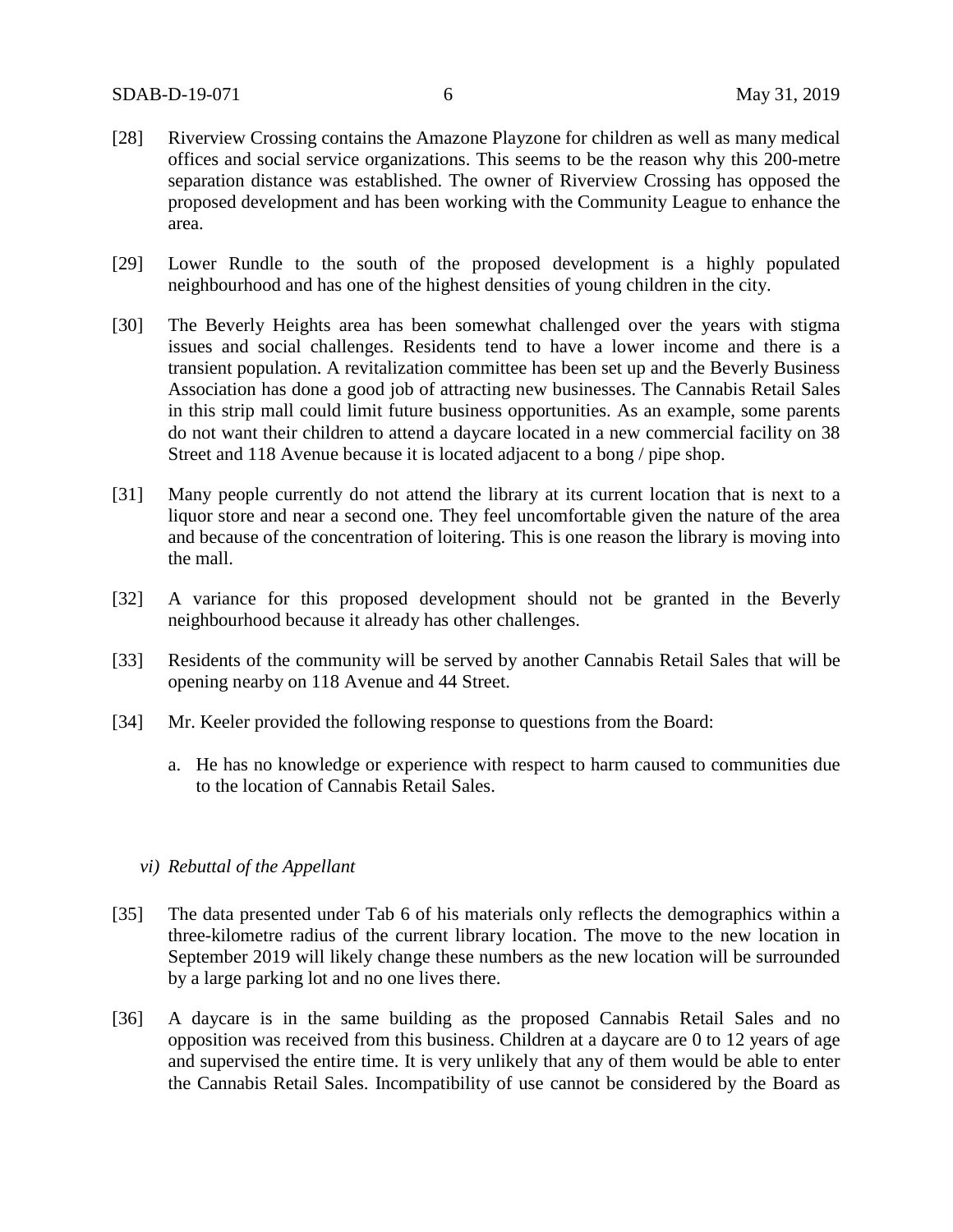they are both permitted uses. The only issue is the variance required to the separation distance from the library.

- [37] The large roadways (118 Avenue and 34 Street) create significant buffers between the proposed Cannabis Retail Sales and the existing library.
- [38] Regarding the issue of stigma in the neighbourhood, Council is aware of this as can be seen with the Secondhand Stores and Pawn Stores Overlay which addresses these Uses in Beverly. While they clearly have the tools to do so, Council chose not to regulate Beverly any differently than other areas of the City when it comes to Cannabis Retail Sales.
- [39] Mr. Haldane has no issues with any of the suggested conditions found in the Development Officer's report.

### **Decision**

- [40] The appeal is **ALLOWED** and the decision of the Development Authority is **REVOKED**. The development is **GRANTED**, subject to the following **CONDITIONS** as proposed by the Development Authority:
	- 1. The Cannabis Retail Sales shall include design elements that readily allow for natural surveillance to promote a safe urban environment, where applicable and to the satisfaction of the Development Officer, including the following requirements:
		- customer access to the store is limited to a storefront that is visible from the street other than a Lane, or a shopping centre parking lot, or mall access that allows visibility from the interior of the mall into the store;
		- the exterior of all stores shall have ample transparency from the street;
		- Any outdoor lighting shall be designed to ensure a well-lit environment for pedestrians and illumination of the property; and
		- Landscaping shall be low-growing shrubs or deciduous trees with a high canopy at maturity to maintain natural surveillance.
	- 2. Exterior lighting shall be developed to provide a safe lit environment in accordance with Sections 51 and 58 and to the satisfaction of the Development Officer.
	- 3. Any outdoor lighting for any development shall be located and arranged so that no direct rays of light are directed at any adjoining properties, or interfere with the effectiveness of any traffic control devices. (Reference Section 51 of the Edmonton Zoning Bylaw 12800).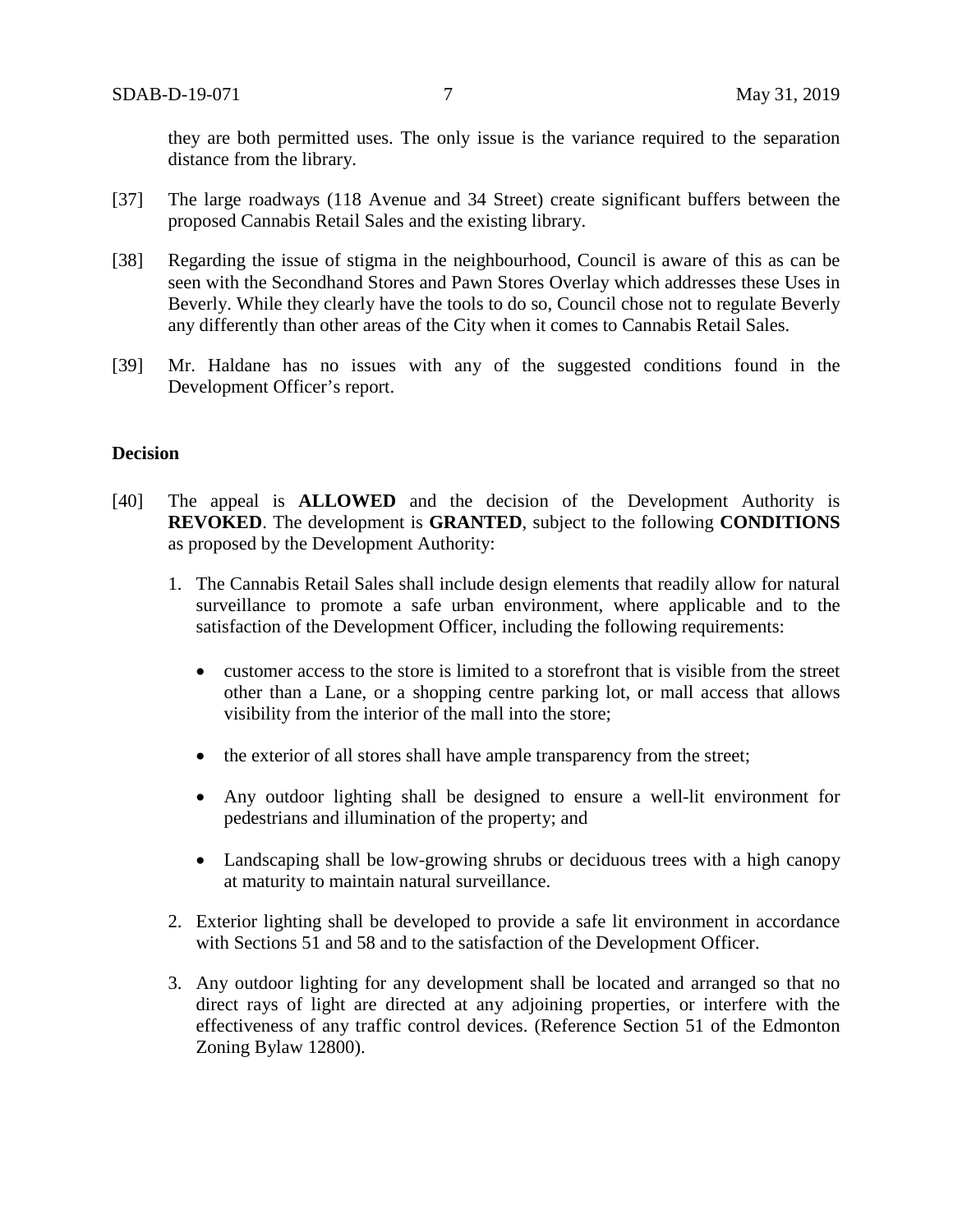NOTES:

- 1. The Development Permit shall not be valid unless and until the conditions of approval, save those of a continuing nature, have been fulfilled; and no notice of appeal from such approval has been served on the Subdivision and Development Appeal Board within the time period specified in subsection 21.1 (Ref. Section 17.1).
- 2. Signs require separate Development Applications.
- 3. This Development Permit is not a Business Licence. A separate application must be made for a Business Licence.
- [41] In granting the development the following variance to the *Edmonton Zoning Bylaw* is allowed:
	- 1. The minimum required 200-metre separation distance between a Cannabis Retail Sales Site and a Public Library Site, pursuant to section 70(2), is reduced by 121 metres to permit a minimum allowed separation distance of 79 metres.

### **Reasons for Decision**

- [42] Cannabis Retail Sales is a Permitted Use in the (CSC) Shopping Centre Zone.
- [43] The Board accepts the submission of the Appellant that 118 Avenue acts as a natural physical barrier between the two Sites, namely an arterial roadway with four lanes of traffic and a boulevard that create a buffer between the Public Library and the subject Site.
- [44] Counsel for the Appellant submitted, and the Board accepts that the actual building-tobuilding distance between the Cannabis Retail Sales and the Public Library is between 200 and 230 metres. Similarly, this distance range would be approximately the same if a pedestrian were to walk between the Sites and cross at a marked crosswalk.
- [45] The Board accepts the submission of the Appellant respecting the *Newcastle Centre GP Ltd. v. Edmonton (City)*, 2014 ABCA 295 decision and the direction from the Court of Appeal therein. Specifically, unless the Board can **articulate** what harm can come from granting a variance, then the variance should be granted. The Board must reasonably demonstrate the negative effect the proposed variance would have on the amenities of a neighbourhood and on the neighbouring parcels of land. [Emphasis added].
- [46] The Board received written submissions of varying detail from the Edmonton Public Library, The Candora Society, Riverview Crossing Shopping Centre, Amazone Playzone and the Beverly Heights Community League as well as an in-person attendance from a representative of the Community League. While the Board considered those submissions, when they are weighed against the wisdom of the Court of Appeal in *Newcastle*, those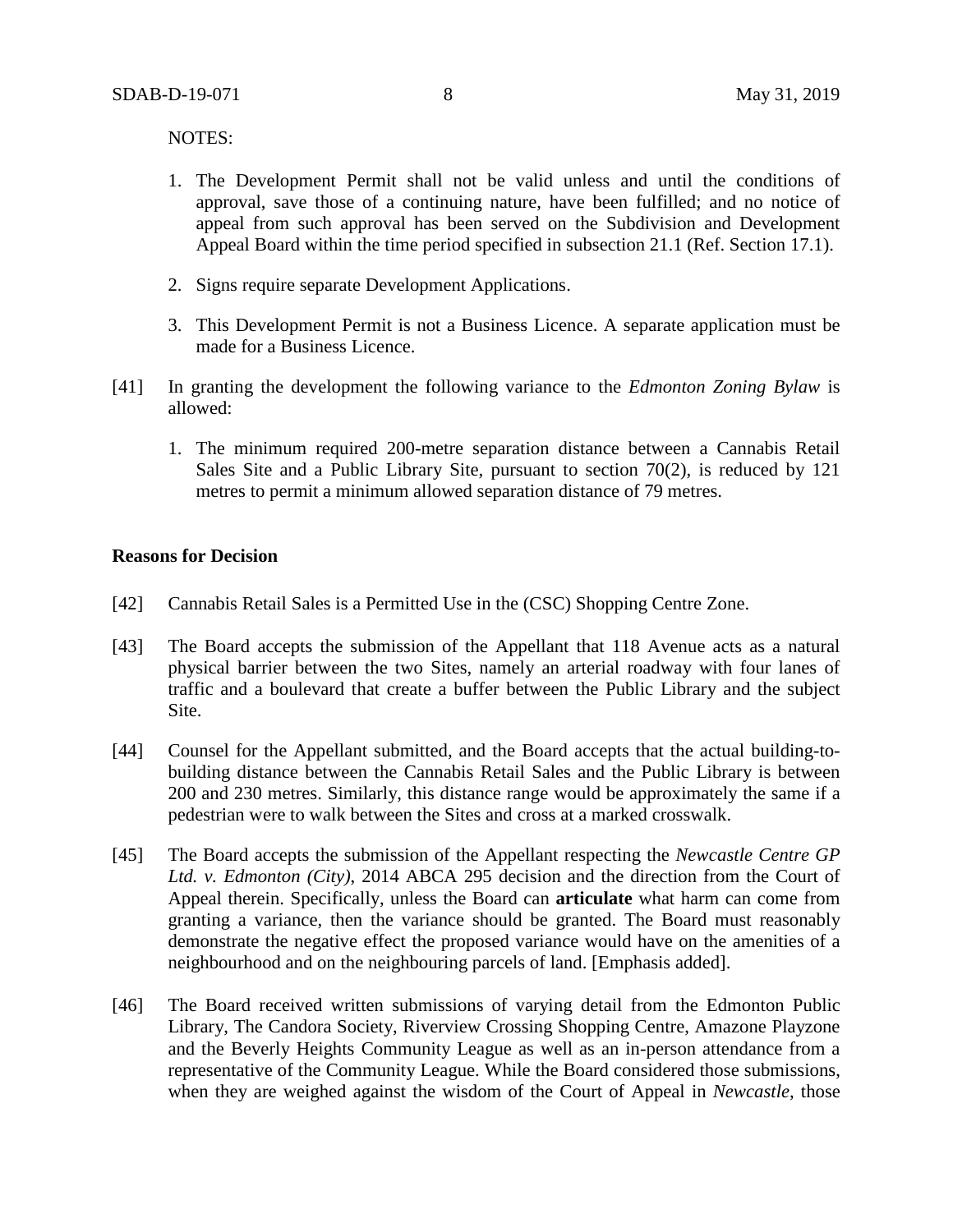submissions ignored the practical realities of the subject Zone and the fact that a Cannabis Retail Sales as a Permitted Use could exist by right on the greater than two hectare Site on which the Public Library will soon move to.

- [47] Although there is no evidence that this particular Use will create nuisance issues for the neighbourhood, the Board accepts the submission from the Appellant that the Edmonton Police Service operates a satellite branch in close proximity in this same building and their presence is a mitigating factor at the subject Site for any potential nuisance issues. Further, based on the evidence, the Board finds that there are several adult-oriented Uses next to the existing Public Library which arguably have more of an impact than the proposed Cannabis Retail Sales across 118 Avenue.
- [48] All told, the Board was provided with no substantive planning reasons from any parties in opposition that indicated that this development would unduly interfere with the amenities of the neighbourhood, nor that it would materially interfere with or affect the use, enjoyment or value of neighbouring parcels of land. The Board therefore, grants the required variance, and the development is allowed for the foregoing reasons.

Wington Titlet

Mr. W. Tuttle, Presiding Officer Subdivision and Development Appeal Board

Board Members in Attendance: Mr. M. Young; Ms. E. Solez; Ms. K. Thind, Mr. J. Wall

cc: Development & Zoning Services – Mr. I. Welch / Mr. H. Luke Mr. C. Keeler – Beverly Heights Community League